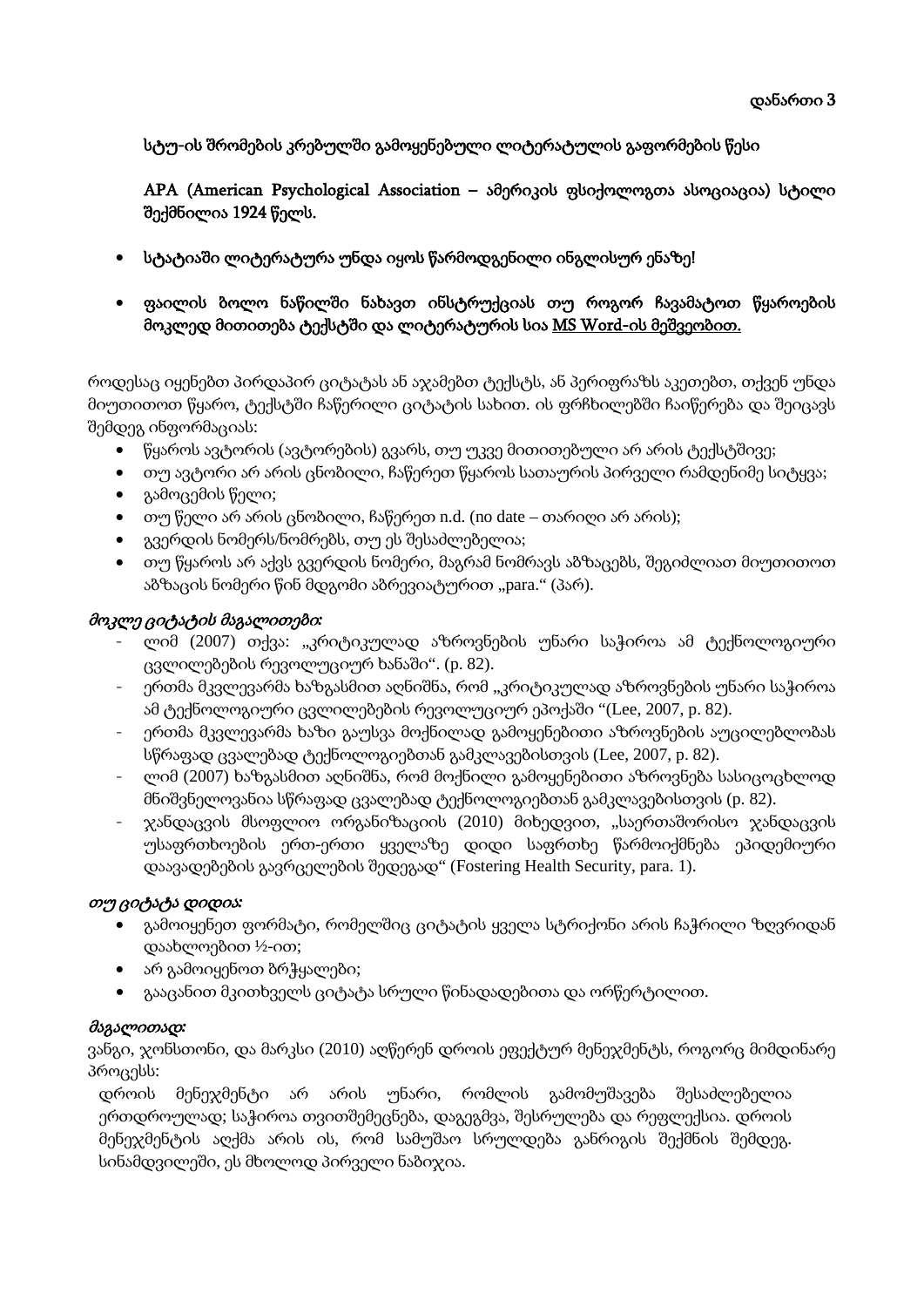წარმატებული სტუდენტები ადაპტირებულები და მოქნილები არიან; მათ შეუძლიათ განრიგში ცვლილებების შეტანა, რადგან მათ შეუძლიათ მიზანმიმართულად და პრაქტიკულად გადაიტანონ ამოცანები ახალ სიტუაციებთან შესაგუებლად. (გვ. 27)

## ლიტერატურის სია**:**

APA-ს ყველა ვრცელი ციტატა წყაროების სიაში შეიცავს ოთხ ძირითად კომპონენტს: ავტორი, თარიღი, სათაური და წყარო.

1. პირველი კომპონენტი არის ავტორი. ზოგჯერ ავტორი შეიძლება იყოს არა პიროვნება, არამედ კორპორაცია ან ჯგუფი.

#### მაგალითად*:*

პიროვნება: Shakespeare, W. (Date). Title. Source.

კორპორაცია: **Centers for Disease Control and Prevention.** (2019, October 3). *Outbreak of lung injury associated with e-cigarette use, or vaping*. Retrieved October 8, 2019, from

https://www.cdc.gov/tobacco/basic\_information/e-cigarettes/severe-lung-disease.html

2. ხშირად საჭიროა ფრჩხილში მხოლოდ წლის მითითება, რასაც მოჰყვება წერტილი.

#### მაგალითად:

Author. **(Date).** Title. Source.

3. წყაროს ტიპის მიხედვით თქვენი სათაური იქნება განსხვავებულად დაფორმატებული.

#### მაგალითად:

Author. (Date). *Title* **OR Title.** Source.

Jain, S. K., Singh, B. P., & Singh, R. P. (2004). Indian homemade firearm**—**A technical review. *Forensic Science International*, *144*(1), 11–18.<https://doi.org/10.1016/j.forsciint.2004.03.001>

4. წყაროს კომპონენტები შეიძლება შეიცვალოს ფორმატის მიხედვით, გააჩნია რომელ წყაროს იყენებთ.

### მაგალითად*:*

წიგნი: Hain, P. (2018). *Mandela: His essential life.* **Rowman & Littlefield**.

წიგნის თავი: Johnson, P. (2019). Efforts to ban Harper Lee's *To Kill a Mockingbird*. **In R.C. Evans (Ed.),** *Censored & banned literature* **(pp. 169–186). Salem Press**.

სტატია: Steckler, R. A., & Bartkowski, J. P. (2018). "God is my first aid kit": The negotiation of health and illness among Christian Scientists. *Journal for the Scientific Study of Religion, 57***(3), 585–603.**  <https://doi.org/10.1111/jssr.12533>

### კომპონენტების თანამიმდევრობა:

• თუ წყარო წიგნია და ჰყავს 1 ავტორი და გამოცემაც მითითებულია თანამიმდევრობა იქნება შემდეგნაირი:

ავტორი გამოცემის წელი გამოცემა McWhorter, K. (2010). Academic reading (7<sup>th</sup> ed.). Boston, MA: Longman. წიგნის სათაური გამომცემელი გამოცემის ადგილი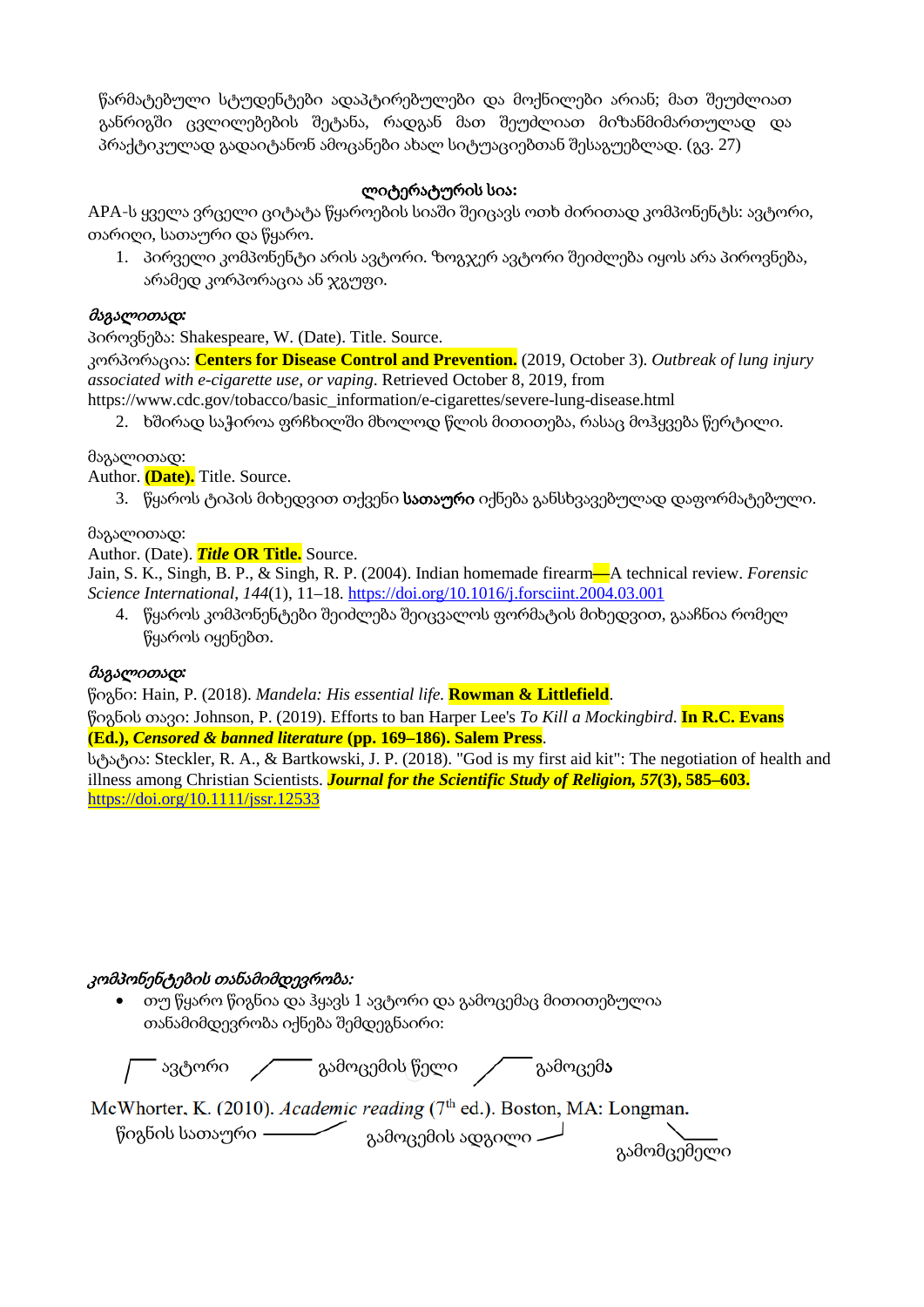

#### წიგნი**:**

 $\bullet$  1 ავტორი, გამოცემის (edition) გარეშე

Johnston, M. (2009). *Perspective, persistence, and learning*. Thousand Oaks, CA: Sage.

• 2 ავტორი, გამოცემა მითითებულია

Touhy, T. A., & Jett, K. (2018). *Ebersole and Hess' gerontological nursing and healthy aging* (5th ed.). St. Louis, MI: Elsevier.

• წიგნი, რომელსაც 3-ზე მეტი ავტორი ჰყავს

Downing, L., Carter, J. C., & McManus, T. (2007). *Students in our midst.* Toronto, Canada: Doubleday.

• ბეჭდური წიგნის ელექტრონული ვერსია ელ. ბიბლიოთეკის მონაცემთა ბაზიდან

Mancusa, S., & Viola, A. (2015). *Brilliant green: The surprising history and science of plant intelligence* (J. Benham, Trans.). Washington, DC: Island Press.

• თავი რედაქტირებულ წიგნში, ავტორი ცნობილია

<span id="page-2-0"></span> $1$  რედაქტირებული წიგნი - წიგნის თავები დაწერილია სხვადასხვა ავტორის მიერ.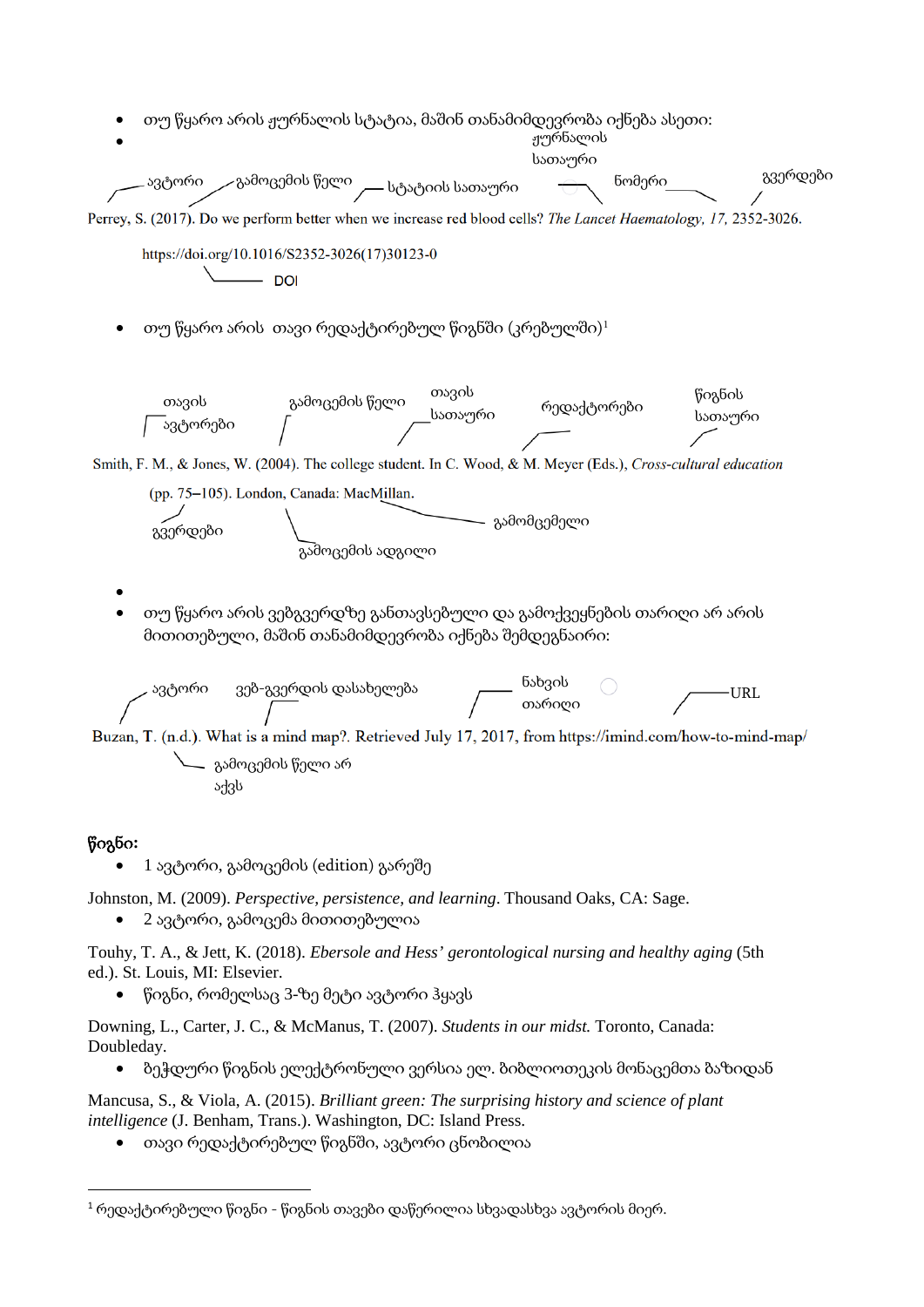Smith, F. M., & Jones, W. (2004). The college student. In C. Wood, & M. Meyer (Eds.), *Cross*cultural education (pp. 75−105). London, Canada: MacMillan.

• თავი რედაქტირებულ წიგნში (კრებულში), რომელსაც ბევრი რედაქტორი ჰყავს, ავტორი ცნობილია

Hall, A. M., & Edgecombe, N. A. (2014). Patient education. In P. A. Potter et al. (Eds.), Canadian fundamentals of nursing (5th ed., pp. 290−308). Toronto, Canada: Elsevier

• ჩანაწერი/განმარტება ბეჭდურ ენციკლოპედიაში, ავტორი ცნობილია

Davidson, T. (2002). Common cold. In J. L. Longe (Ed.), *The Gale encyclopedia of medicine* (2nd ed., Vol. 2, pp. 869−872). Detroit, MI: Gale Group.

• ჩანაწერი ან განმარტება ვებენციკლოპედიაში, ავტორი უცნობია

Cell division. (2008). In E. Martin & R. Hine (Eds.), Dictionary of biology. Retrieved from [http://www.oxfordreference.com](http://www.oxfordreference.com/)

## თუ წყარო სტატიაა:

• სამეცნიერო ჟურნალის სტატია, 1 ავტორი, DOI არ არის ხელმისაწვდომი

Lee, K. (2007). Online collaborative case study learning. Journal of College Reading and Learning, 37(2) 82−100.

 $\bullet$  სამეცნიერო ჟურნალის სტატია, 1 ავტორი, ბიბლიოთეკის მონაცემთა ბაზიდან, DOI არის ხელმისაწვდომი

Perrey, S. (2017). Do we perform better when we increase red blood cells? The Lancet Haematology, 17, 2352-3026. [https://doi.org/10.1016/S2352](https://doi.org/10.1016/S2352-3026(17)30123-0)-3026(17)30123-0

• სამეცნიერო სტატია, 2 ავტორი, ნაპოვნია ინტერნეტის საშუალებით და არა ბიბლიოთეკის მონაცემთა ბაზაში

Brown, C., & Austin, D. (2009). Fatty acids, breastfeeding and autism spectrum disorder. E-journal of Applied Psychology, 5(1), 49−52. Retrieved from <http://ojs/lib.swin.edu.au/>

• სამეცნიერო ჟურნალის სტატია, 7-მდე ავტორი, ბიბლიოთეკის მონაცემთა ბაზიდან, DOI-ის გარეშე

Simpson, M. L., Stahl, N. A., & Francis, M. A. (2004). Reading and learning strategies: Recommendations for the 21st century. Journal of Developmental Education, 28(2), 2−15.

• სამეცნიერო ჟურნალის სტატია, 7-ზე მეტი ავტორი, DOI: ჩამოთვალეთ ჯერ 6, შემდეგ გამოიყენეთ " . . . " და დაასახელეთ ბოლო ავტორი

Kallai, J., Makany, T., Csatho, A., Karadi, K., Horvath, D., Kovacs-Labadi, B., . . . Jacobs, J. W. (2007). Cognitive and affective aspects of thigmotaxis strategy in humans. Behavioral Neuroscience, 121, 21−30. <https://doi.org/10.1037/0735-7044.121.1.21>

• სამეცნიერო ჟურნალის სტატია გამოქვყნებული პრესაში, ვებგვერდიდან ამოღებული

Palamara, G. M., Delius, G. W., Smith, M. J., & Petchey, O. L. (in press). Predation effects on mean time to extinction under demographic stochasticity. Journal of theoretical Biology. Retrieved from <http://arxiv.org/pdf/1205.6989>

 $\bullet$  გაზეთის სტატია ინტერნეტიდან და არა ბიბლიოთეკის მონაცემთა ბაზიდან, ავტორი ცნობილია

Harris, M. (2011, August 16). Grades improve if classes start later, studies find. The Calgary Herald. Retrieved from <http://www.calgaryherald.com/>

• გაზეთის სტატია ინტერნეტში, ავტორი უცნობია, არა ბიბლიოთეკის მონაცემთა ბაზიდან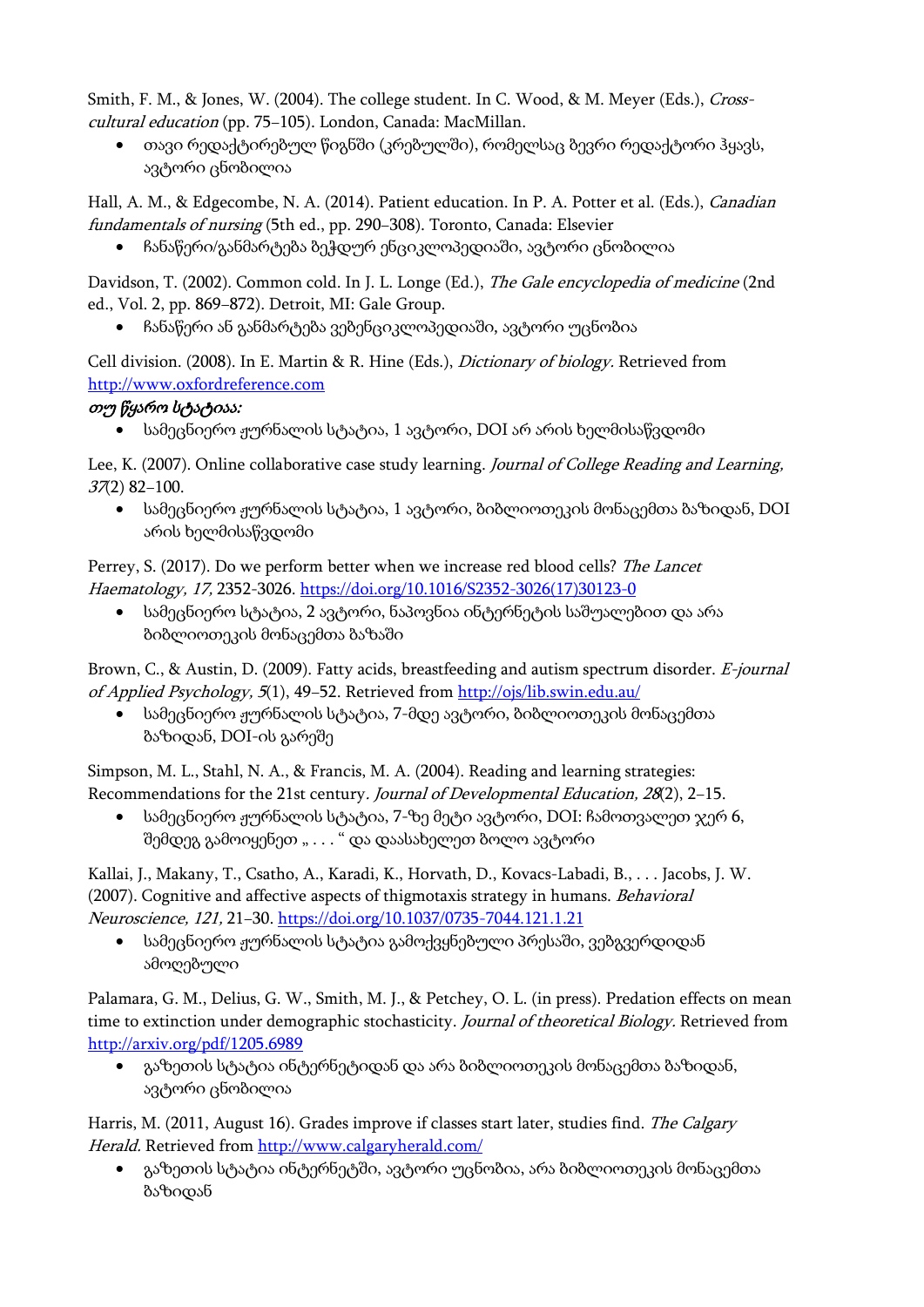Ancient tool makers discovered fire treatment. (2009, August 13). The Globe and Mail. Retrieved from <http://www.theglobeandmail.com/>

• დაბეჭდილი ჟურნალის სტატია, ავტორი ცნობილია

Singer, P. (2011, August). Visible man: Ethics in a world without secrets. Harper's Magazine, 323(1935), 31−36.

• ჟურნალის სტატია ინტერნეტში, ავტორი ცნობილია

Wells, P. (2009, July 28). Our universities can be smarter. Maclean's, 122(29/30). Retrieved from [http://www2.macleans.ca](http://www2.macleans.ca/)

• წიგნის მიმოხილვა ჟურნალში, ბიბლიოთეკის მონაცემთა ბაზიდან, DOI-ის გარეშე

Klein, N. (2002, December 16). The new apartheid [Review of the book We are the poor: Community struggles in post-apartheid South Africa, by A. Desai]. Nation, 275(21), 25−28.

 $\bullet$  ინტერნეტში ნაპოვნი საინფორმაციო ბიულეტენის სტატია, ავტორი ცნობილია

Lundquist, C. (2012, February). Recapping ICCB: New Zealand hosts historic congress for conservation biology. Society for Conservation Biology Newsletter, 20(1). Retrieved from [http://www.conservationbiology.org/Publications/Newsletter/Archives/2012](http://www.conservationbiology.org/Publications/Newsletter/Archives/2012-2-February/news2.cfm)-2- [February/news2.cfm](http://www.conservationbiology.org/Publications/Newsletter/Archives/2012-2-February/news2.cfm)

## თუ წყარო ვებგვერდია:

• ვებგვერდი საიტზე, თარიღის გარეშე, ავტორი ცნობილია

Buzan, T. (n.d.). What is a mind map? Retrieved July 17, 2017, from [https://imind.com/how-to](https://imind.com/how-to-mind-map/)[mind-map/](https://imind.com/how-to-mind-map/)

• ვებგვერდი საიტზე, ავტორი უცნობია

How to study effectively – 8 concentration strategies. (2017). Retrieved July 17, 2017, from [http://studenthacks.org/2007/10/12/study-](http://studenthacks.org/2007/10/12/study-effectively/)effectively/

• ვებგვერდი საიტზე, ავტორია ჯგუფი ან კორპორაცია

World Health Organization. (n.d.). Electromagnetic fields (EMF): Research agenda. Retrieved July 17, 2017, from<http://www.who.int/peh-emf/research/agenda/en/>

### სხვა დოკუმენტები:

• მთავრობის მოხსენება, ბეჭდური, გამომცემელი იგივეა, რაც ავტორი

Alberta Social Services and Community Health. (2005). Breaking the pattern: Understanding wife abuse. Edmonton, Canada: Author.

• მთავრობის მოხსენება ვებსაიტზე, ავტორი ცნობილია

Sosiak, A. (1999). Evaluation of recent trends in water quality in the Elbow River upstream from Glenmore Reservoir. Retrieved from Alberta Environment and Sustainable Resource Development website: http://environment.gov.ab.ca/info/library/5695.pdf

• კანონმდებლობა

Criminal Code, RSC 1985, c C-46, s 318(1).

• ბროშურა, კორპორატიული ავტორი, გამომცემელი იგივეა, რაც ავტორი

Family Counselling Centre. (2003). *Dealing with a delinquent student* [Brochure]. Calgary, Canada: Author.

 $\bullet$  საგაკვეთილო მასალა ან სლაიდები (ppt)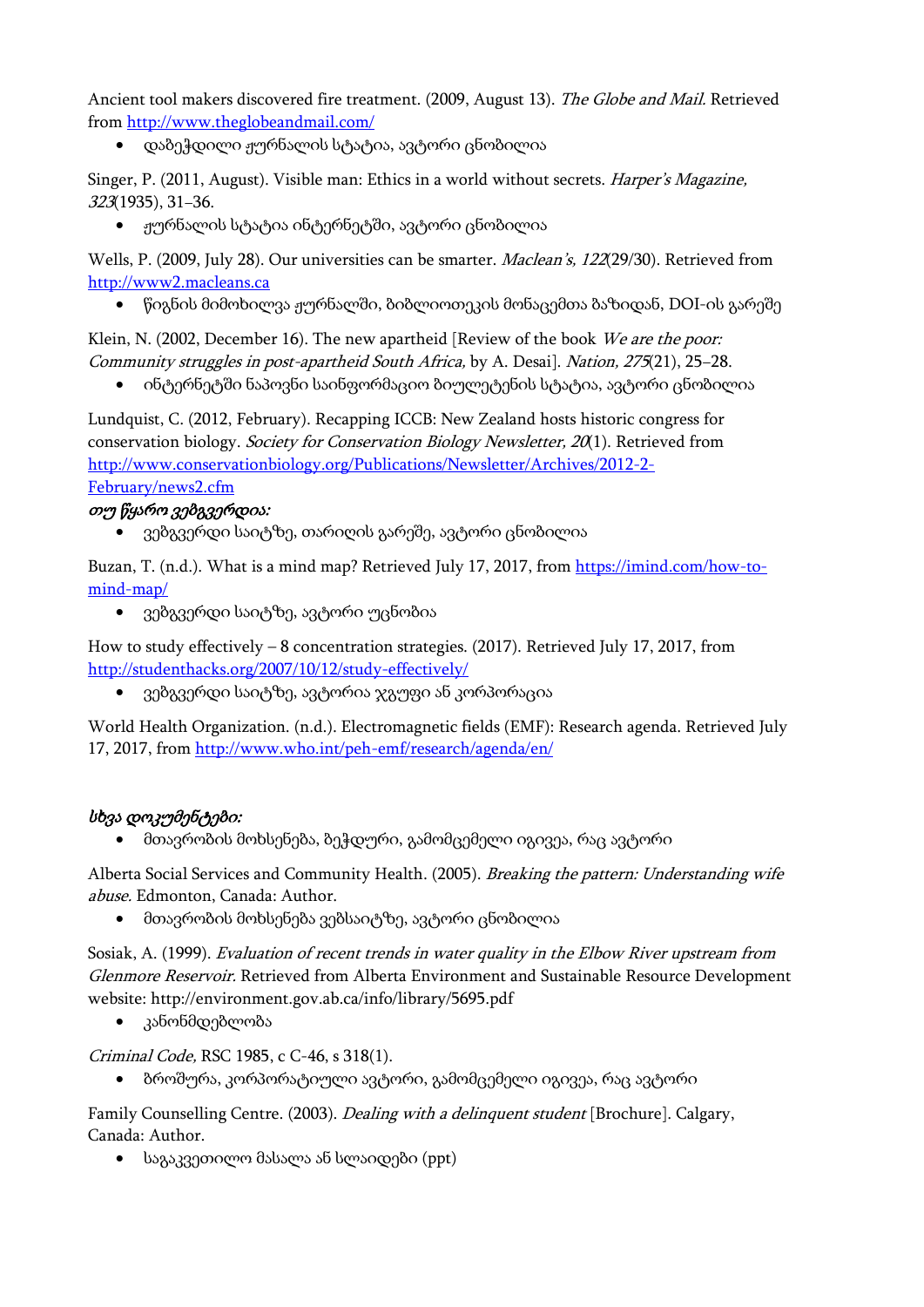Samuels, M. (2010). Midterm review points. Retrieved from Mount Royal University PSYC1105 Blackboard website: [http://courseware.mymrc.ca/courses/1](http://courseware.mymrc.ca/courses/1/PSYC-2200-081_Psychology_200301/content/midterm_Review_Points.doc)/PSYC-2200- [081\\_Psychology\\_200301/content/midterm\\_Review\\_Points.doc](http://courseware.mymrc.ca/courses/1/PSYC-2200-081_Psychology_200301/content/midterm_Review_Points.doc)

• ლაბორატორიის სახელმძღვანელო

Department of Biology. (2015, Fall). BIOL 1204 lab manual. Calgary, Canada: Mount Royal University.

• სურათი საიტიდან

Stern, G. (1949). *Dreams no. 1* [Photograph]. Retrieved from [www.moma.org/visit/calendar/exhibtions/1482](http://www.moma.org/visit/calendar/exhibtions/1482)

• სურათი ონლაინსტატიიდან

Frare, T. (1990). David Kirby on his deathbed, Ohio, 1990 [Photograph]. Retrieved from <http://time.com/3503000/behind-the-picure-the-photo-that-changed-the-face-of-aids/>

• აუდიო ან ვიდეო მასალა

Luksic, N., & Howell, T. (Producers). (2017, July 10). The open mind: Are 'unconscious' patients more conscious that we think? [Audio podcast]. Retrieved from [http://www.cbc.ca/radio/ideas/the-open-mind-are-unconscious-patients-more-conscious-than](http://www.cbc.ca/radio/ideas/the-open-mind-are-unconscious-patients-more-conscious-than-we-think-1.3564615)[we-think-](http://www.cbc.ca/radio/ideas/the-open-mind-are-unconscious-patients-more-conscious-than-we-think-1.3564615)1.3564615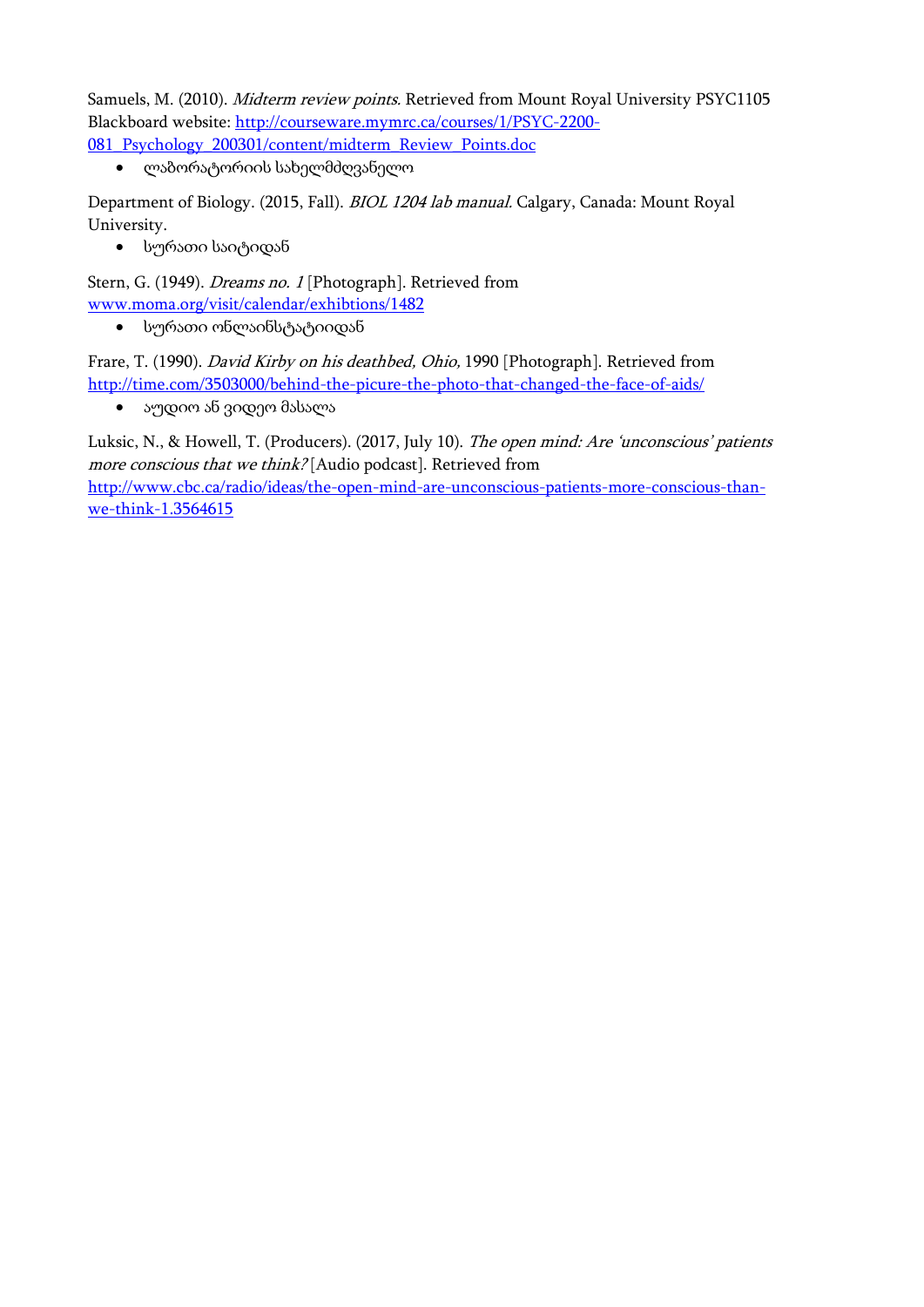# იმისთვის, რომ იცოდეთ, როგორ ჩაწეროთ ტექსტში მოყვანილი მოკლე ან ვრცელი ციტატა, არ არის საჭირო შერჩეული სტილის დაზეპირება*.* ძალიან მარტივად *MS Word-*ის მეშვეობით შეგიძლიათ შეიყვანოთ ციტატა და ნამუშევრს დაურთოთ ლიტერატურის სია*.* მიყევით ინსტრუქციას*:*

1. გადაწყვიტეთ ტექსტის რომელ ადგილას დაამატებთ მოკლე ციტატას და მაუსით დააწკაპუნეთ იმ ადგილას. Word-ის მთავარი გვერდიდან გადადით ბმულებზე. აირჩიეთ სასურველი ციტირების სტილი:

| ය<br>8<br>≂<br>ᠳ᠂                                                                                  |                                                                                                                        |                                   |                                                   |                                                                                             |                                                                        |
|----------------------------------------------------------------------------------------------------|------------------------------------------------------------------------------------------------------------------------|-----------------------------------|---------------------------------------------------|---------------------------------------------------------------------------------------------|------------------------------------------------------------------------|
| File<br>Home<br>Insert                                                                             | Design<br>Layout                                                                                                       | References                        | Mailings<br>Review                                | View<br>Help                                                                                | ₽<br>Tell me what y                                                    |
| in Add Text ▼<br>E<br>□ <mark>!</mark> Update Table<br>Table of<br>Contents *<br>Table of Contents | <sup>[</sup> [i] Insert Endnote<br>$AB^1$<br>AB Next Footnote v<br>Insert<br>Footnote <b>E</b> Show Notes<br>Footnotes | Smart<br>Lookup<br>Research<br>园上 | ্রেন<br>Insert<br>Citation ~<br>Citations & Bibli | Manage Sources<br>图 Style: APA<br><b>Big Biblion APA</b><br><b>Sixth Edition</b><br>Chicago | linsert Tal<br>$\frac{a}{1-a}$<br>□! Update T<br>$l$ menet<br>e<br>'n: |
| Ч                                                                                                  |                                                                                                                        |                                   |                                                   | Sixteenth Edition<br><b>GB7714</b><br>2005<br><b>GOST - Name Sort</b><br>2003               |                                                                        |
| $\frac{1}{2}$                                                                                      |                                                                                                                        |                                   |                                                   | <b>GOST</b> - Title Sort<br>2003                                                            |                                                                        |
| $\overline{\phantom{a}}$                                                                           |                                                                                                                        |                                   |                                                   | Harvard - Anglia<br>2008                                                                    |                                                                        |
| $\sim$                                                                                             |                                                                                                                        |                                   |                                                   | <b>IEEE</b><br>2006                                                                         |                                                                        |
| 4                                                                                                  |                                                                                                                        |                                   |                                                   | 1987                                                                                        | ISO 690 - First Element and Date                                       |
| $\overline{\phantom{a}}$                                                                           |                                                                                                                        |                                   |                                                   | 1987                                                                                        | <b>ISO 690 - Numerical Reference</b>                                   |
| G<br>$\overline{\phantom{a}}$                                                                      |                                                                                                                        |                                   |                                                   | <b>MLA</b><br>Seventh Edition                                                               |                                                                        |
| 60<br>$\overline{\phantom{0}}$                                                                     |                                                                                                                        |                                   |                                                   | <b>SIST02</b><br>2003                                                                       |                                                                        |
| $\Xi$                                                                                              |                                                                                                                        |                                   |                                                   | <b>Turabian</b><br><b>Sixth Edition</b>                                                     |                                                                        |

2. შემდეგ დააჭირეთ "ბმულის დამატებას" და "ახალი წყაროს დამატებას"



3. გამოვა შემდეგი ველი, სადაც ჯერ უნდა აირჩიოთ წყაროს ტიპი, მაგ., წიგნი, სტატია და შემდეგ ცარიელი ველები შეავსოთ ინფორმაციით.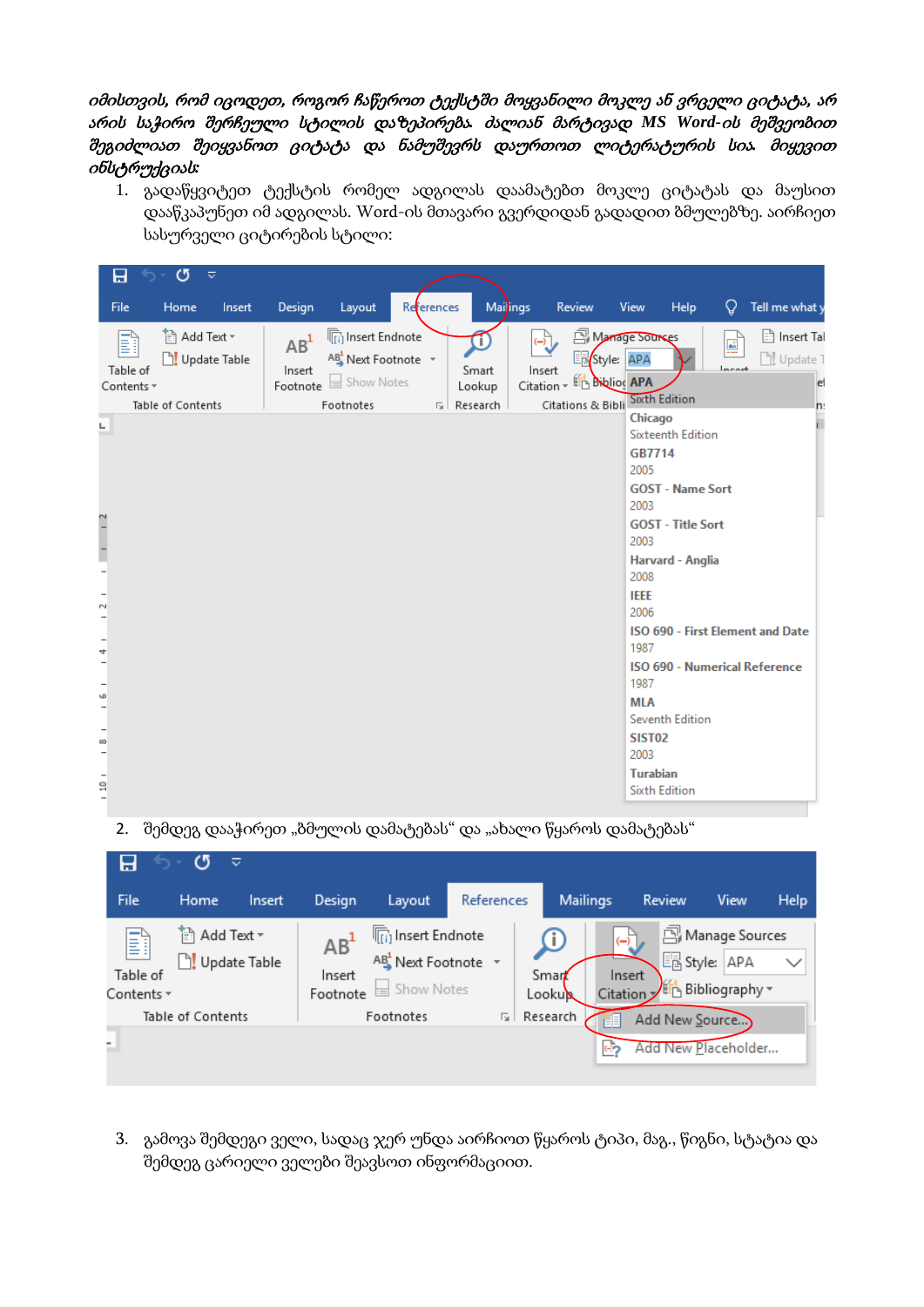| 日<br>$\overline{a}$         | $\sigma$<br>$\overline{\mathbf{v}}$             |        |                                                      |                                                                                                       |                         |                                            |                                    |                                                                          |                |              |                                    |    |                                                                        |
|-----------------------------|-------------------------------------------------|--------|------------------------------------------------------|-------------------------------------------------------------------------------------------------------|-------------------------|--------------------------------------------|------------------------------------|--------------------------------------------------------------------------|----------------|--------------|------------------------------------|----|------------------------------------------------------------------------|
| File                        | Home                                            | Insert | Design                                               | Layout                                                                                                | References              | Mailings                                   |                                    | Review                                                                   | View           | <b>Help</b>  | Ω                                  |    | Tell me what you want                                                  |
| H<br>Table of<br>Contents * | Add Text *<br>Update Table<br>Table of Contents |        | $AB^1$<br>Insert<br>Footnote                         | $\sqrt[n]{\left[\binom{n}{1}\right]}$ Insert Endnote<br>AB Next Footnote v<br>Show Notes<br>Footnotes |                         | l.<br>Smart<br>Lookup<br><b>G</b> Research | $\overline{\mathcal{L}}$<br>Insert | 国 Style: APA<br>Citation - En Bibliography -<br>Citations & Bibliography | Manage Sources | $\checkmark$ | $\frac{a}{1}$<br>Insert<br>Caption |    | Insert Table of Fire<br>JJ Update Table<br>Cross-reference<br>Captions |
|                             |                                                 |        |                                                      |                                                                                                       |                         |                                            |                                    |                                                                          |                |              |                                    |    | $1\wedge Y$                                                            |
| $\blacksquare$              | <b>Create Source</b>                            |        |                                                      |                                                                                                       |                         |                                            |                                    |                                                                          |                |              |                                    | S. | X                                                                      |
|                             |                                                 |        | Type of Source<br><b>Bibliography Fields for APA</b> | Book                                                                                                  |                         |                                            |                                    |                                                                          |                | Language     | Default                            |    | $\checkmark$                                                           |
| $\overline{1}$              |                                                 |        | Author                                               |                                                                                                       |                         |                                            |                                    |                                                                          |                |              |                                    |    | Edit                                                                   |
|                             |                                                 |        |                                                      |                                                                                                       | <b>Corporate Author</b> |                                            |                                    |                                                                          |                |              |                                    |    |                                                                        |
|                             |                                                 |        | Title                                                |                                                                                                       |                         |                                            |                                    |                                                                          |                |              |                                    |    |                                                                        |
|                             |                                                 |        | Year                                                 |                                                                                                       |                         |                                            |                                    |                                                                          |                |              |                                    |    |                                                                        |
| $\sim$                      |                                                 |        | City                                                 |                                                                                                       |                         |                                            |                                    |                                                                          |                |              |                                    |    |                                                                        |
|                             |                                                 |        | Publisher                                            |                                                                                                       |                         |                                            |                                    |                                                                          |                |              |                                    |    |                                                                        |
| $\overline{\phantom{a}}$    |                                                 |        | Show All Bibliography Fields                         |                                                                                                       |                         |                                            |                                    |                                                                          |                |              |                                    |    |                                                                        |
| w                           | Tag name                                        |        |                                                      |                                                                                                       |                         |                                            |                                    |                                                                          |                |              | OK                                 |    | Cancel                                                                 |
|                             | Placeholder1                                    |        |                                                      |                                                                                                       |                         |                                            |                                    |                                                                          |                |              |                                    |    |                                                                        |

4. ეს არის მთავარი ველები, თუმცა, მეტი ინფორმაციის ჩასაწერად შეგვიძლია მარცხენა ქვედა კუთხეში დავაწკაპუნოთ ღილაკზე "აჩვენეთ ლიტერატურის ყველა ველი" და გადაიშლება ყველა ველი. როდესაც დაამთავრებთ ჩაწერას, შეინახეთ ეს ველები "OK" ღილაკზე დაწკაპუნებით.

| 日                                                         | O<br>्च                                                   |                                 |                              |                                                                            |                         |                                            |                                          |               |                                                                                            |      |                        |         |                                                                        |                             |
|-----------------------------------------------------------|-----------------------------------------------------------|---------------------------------|------------------------------|----------------------------------------------------------------------------|-------------------------|--------------------------------------------|------------------------------------------|---------------|--------------------------------------------------------------------------------------------|------|------------------------|---------|------------------------------------------------------------------------|-----------------------------|
| File                                                      | Home                                                      | Insert                          | Design                       | Layout                                                                     | References              |                                            | Mailings                                 | <b>Review</b> | View                                                                                       | Help | Ω                      |         |                                                                        | Tell me what you want to do |
| h<br>Table of<br>Contents -<br>$\mathbb{L}$               | Add Text ~<br><b>] U</b> pdate Table<br>Table of Contents |                                 | $AB^1$<br>Insert<br>Footnote | <b>The Insert Endnote</b><br>AB Next Footnote v<br>Show Notes<br>Footnotes |                         | Œ.<br>Smart<br>Lookup<br><b>G</b> Research | $\overline{(-)}$<br>Insert<br>Citation ~ |               | <b>A</b> Manage Sources<br>国 Style: APA<br><b>Bibliography</b><br>Citations & Bibliography |      | ₫<br>Insert<br>Caption |         | Insert Table of Figures<br>Update Table<br>Cross-reference<br>Captions | $2 + 12$                    |
|                                                           |                                                           | <b>Create Source</b>            |                              |                                                                            |                         |                                            |                                          |               |                                                                                            |      |                        |         | ?                                                                      | $\times$                    |
|                                                           |                                                           |                                 | Bibliography Fields for APA  | Type of Source                                                             | Book                    |                                            | $\checkmark$                             |               |                                                                                            |      | Language               | Default |                                                                        | $\checkmark$                |
|                                                           |                                                           |                                 |                              | $\star$ Author                                                             | <b>Corporate Author</b> |                                            |                                          |               |                                                                                            |      |                        |         | Edit                                                                   | ۸                           |
| $\overline{\phantom{a}}$                                  |                                                           |                                 |                              | $\star$ Title                                                              |                         |                                            |                                          |               |                                                                                            |      |                        |         |                                                                        |                             |
| $\sim$                                                    |                                                           |                                 |                              | $\star$ Year<br>$\star$ City                                               |                         |                                            |                                          |               |                                                                                            |      |                        |         |                                                                        |                             |
| 4                                                         |                                                           |                                 |                              | State/Province                                                             |                         |                                            |                                          |               |                                                                                            |      |                        |         |                                                                        |                             |
| w                                                         |                                                           |                                 |                              | Country/Region<br>* Publisher                                              |                         |                                            |                                          |               |                                                                                            |      |                        |         |                                                                        |                             |
|                                                           |                                                           |                                 |                              | Editor                                                                     |                         |                                            |                                          |               |                                                                                            |      |                        |         | Edit                                                                   |                             |
| 8                                                         |                                                           |                                 |                              | Volume<br><b>Number of Volumes</b>                                         |                         |                                            |                                          |               |                                                                                            |      |                        |         |                                                                        |                             |
| 읔                                                         |                                                           |                                 |                              | <b>The contract</b>                                                        |                         |                                            |                                          |               |                                                                                            |      |                        |         | <b>Contract</b>                                                        | $\checkmark$                |
| $\overline{\phantom{a}}$<br>더<br>$\overline{\phantom{a}}$ |                                                           | <b>Tag name</b><br>Placeholder1 | Show All Bibliography Fields |                                                                            |                         | * Recommended Field                        |                                          |               |                                                                                            |      |                        | OK      |                                                                        | Cancel                      |
| $\frac{1}{4}$                                             |                                                           |                                 |                              |                                                                            |                         |                                            |                                          |               |                                                                                            |      |                        |         |                                                                        |                             |